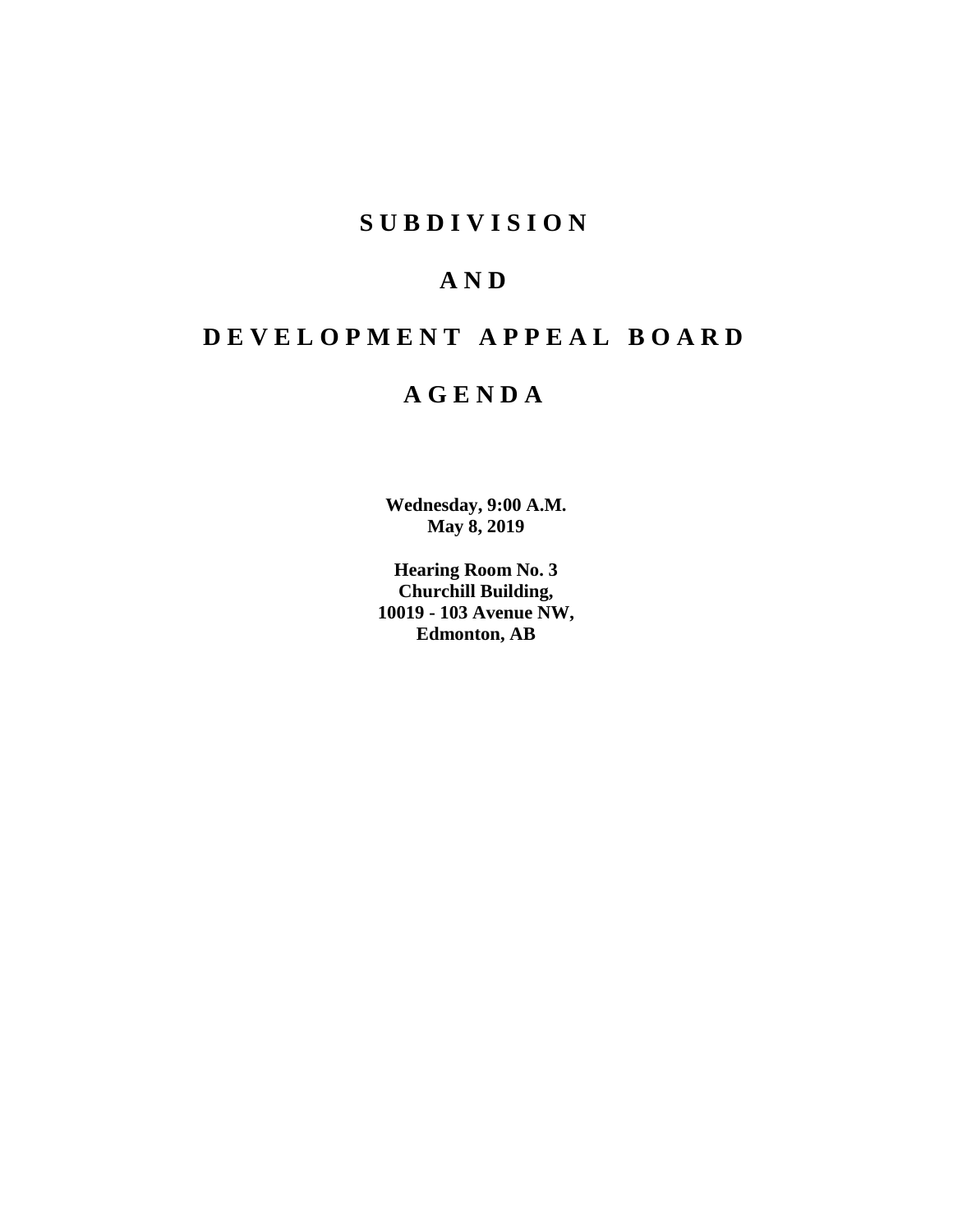# **SUBDIVISION AND DEVELOPMENT APPEAL BOARD HEARING ROOM NO. 3**

|              | 9:00 A.M.    | SDAB-D-19-063 |                                                                                                                                                               |
|--------------|--------------|---------------|---------------------------------------------------------------------------------------------------------------------------------------------------------------|
|              |              |               | To install one (1) Minor Digital On-premises<br>Off-premises Freestanding Sign (PATTISON)<br>PETRO-CANADA)                                                    |
|              |              |               | 5019 - 137 Avenue NW<br>Project No.: 271782938-001                                                                                                            |
|              |              |               |                                                                                                                                                               |
| $\mathbf{H}$ | 10:30 A.M.   | SDAB-D-19-064 | To change the Use from General Retail Stores to<br>a Personal Service Shop and to construct<br>interior and exterior alterations (new door into<br>suite 108) |
|              |              |               | 108, 10303 - 111 Street NW<br>Project No.: 303090602-001                                                                                                      |
|              | <b>NOTE:</b> |               | Unless otherwise stated, all references to "section numbers" refer to<br>the authority under the Edmonton Zoning Bylaw 12800.                                 |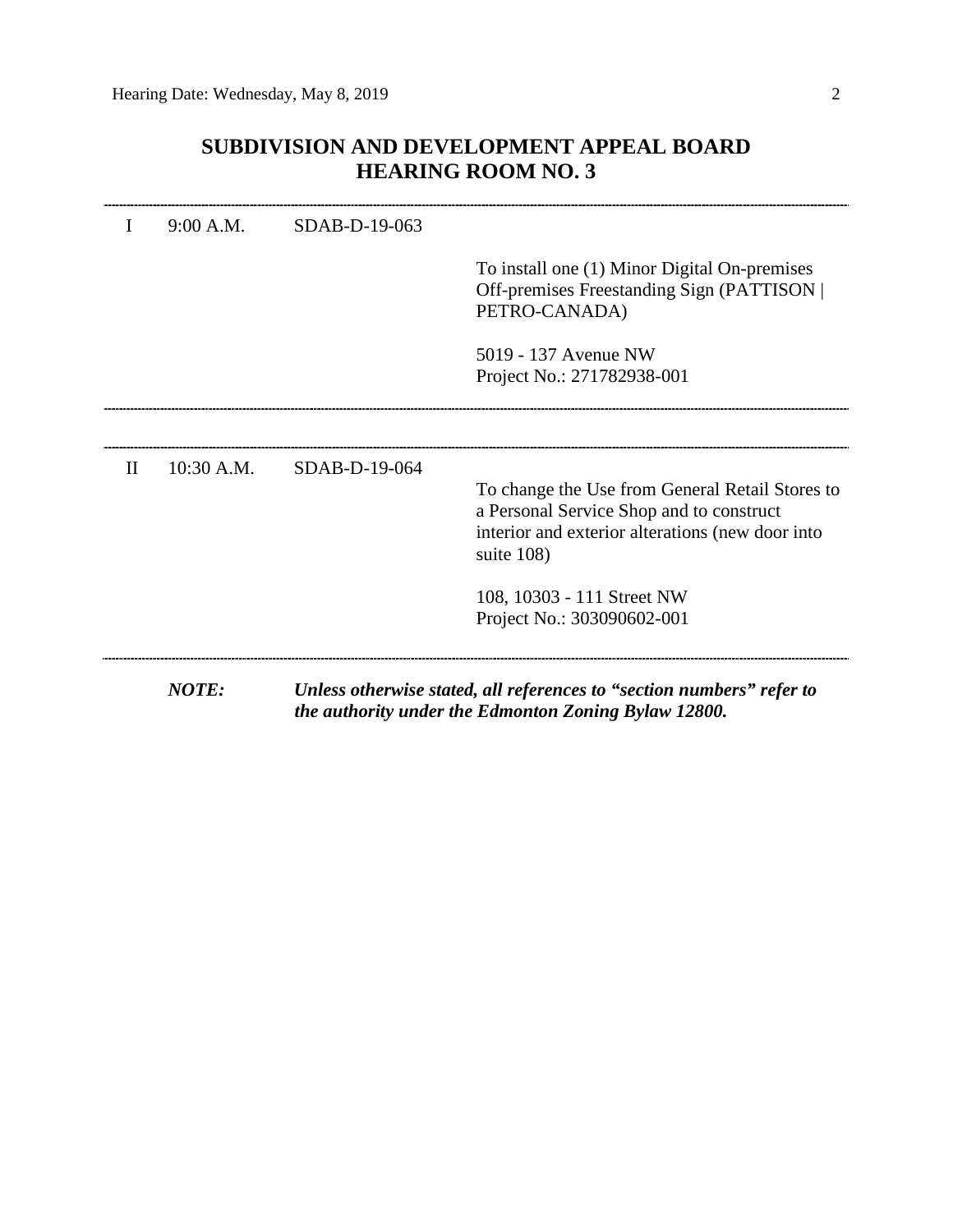| ITEM I: 9:00 A.M.                                      |                                                  | FILE: SDAB-D-19-063                                                                                            |  |  |
|--------------------------------------------------------|--------------------------------------------------|----------------------------------------------------------------------------------------------------------------|--|--|
| AN APPEAL FROM THE DECISION OF THE DEVELOPMENT OFFICER |                                                  |                                                                                                                |  |  |
|                                                        | <b>APPELLANT:</b>                                |                                                                                                                |  |  |
|                                                        | <b>APPLICATION NO.:</b>                          | 271782938-001                                                                                                  |  |  |
|                                                        | <b>APPLICATION TO:</b>                           | Install one (1) Minor Digital On-premises<br>Freestanding<br>Off-premises<br>Sign<br>(PATTISON   PETRO-CANADA) |  |  |
|                                                        | <b>DECISION OF THE</b><br>DEVELOPMENT AUTHORITY: | Refused                                                                                                        |  |  |
|                                                        | <b>DECISION DATE:</b>                            | April 11, 2019                                                                                                 |  |  |
|                                                        | <b>DATE OF APPEAL:</b>                           | April 16, 2019                                                                                                 |  |  |
|                                                        | MUNICIPAL DESCRIPTION<br>OF SUBJECT PROPERTY:    | 5019 - 137 Avenue NW                                                                                           |  |  |
|                                                        | <b>LEGAL DESCRIPTION:</b>                        | Plan 9424033 Blk 1                                                                                             |  |  |
|                                                        | ZONE:                                            | (CB2) General Business Zone                                                                                    |  |  |
|                                                        | <b>OVERLAY:</b>                                  | Major Commercial Corridors Overlay                                                                             |  |  |
|                                                        | <b>STATUTORY PLAN:</b>                           | N/A                                                                                                            |  |  |
|                                                        |                                                  |                                                                                                                |  |  |

# *Grounds for Appeal*

The Appellant provided the following reasons for appealing the decision of the Development Authority:

We are solicitors for Pattison Outdoor Advertising, the Applicant in the above noted matter. Our clients' Development Permit Application has been refused. On behalf of our clients, we hereby appeal the refusal on the following grounds:

1. The subject sign will not interfere with the use, enjoyment or value of any neighbouring properties and will not negatively impact on the amenities of this Industrial Business District;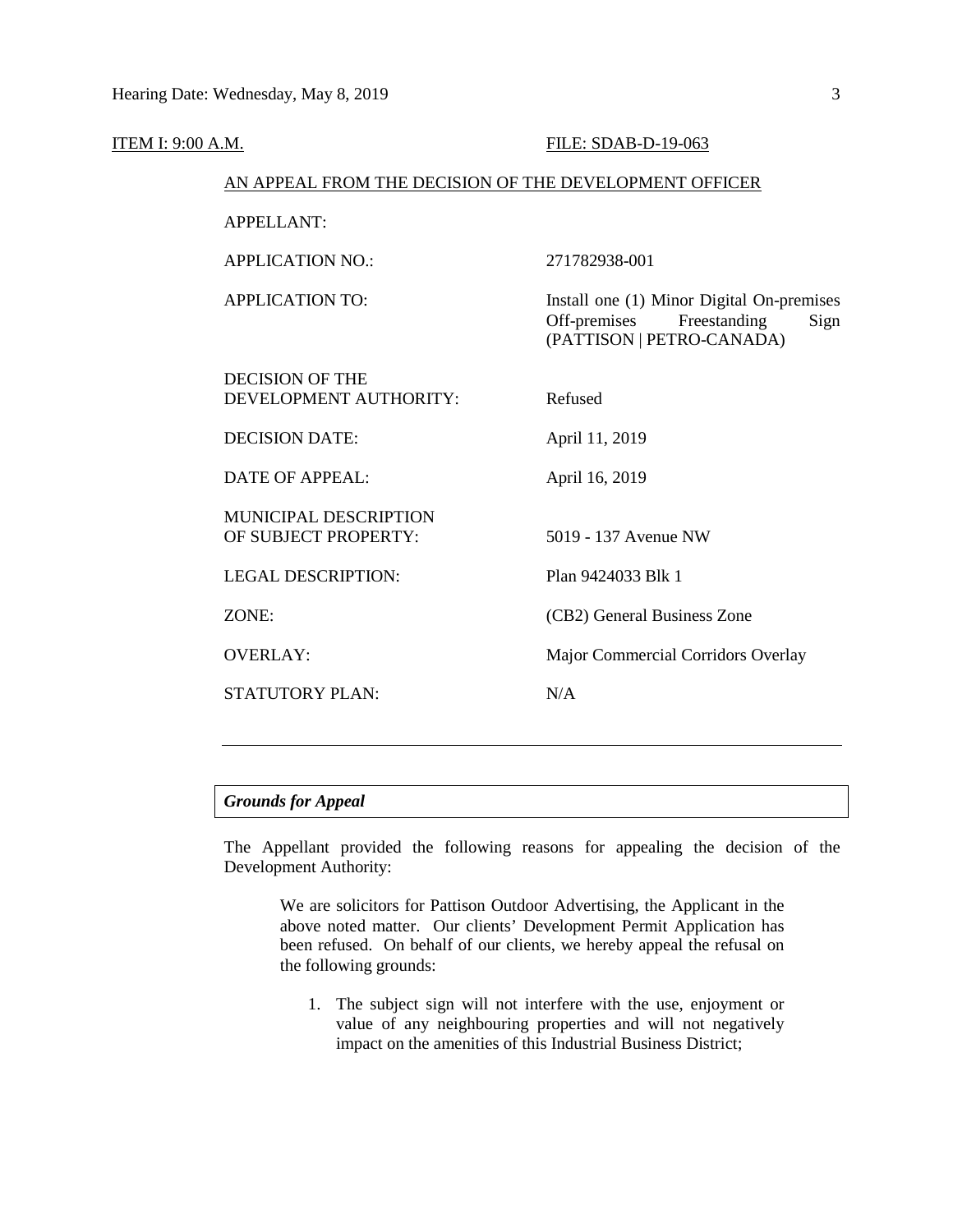- 2. The proposed sign location is a result of ongoing discussions with City Transportation Services and is supported by a traffic report accepted by the City; and
- 3. Such further and other reasons as may be presented at the hearing of this appeal.

### *General Matters*

#### **Appeal Information:**

The *Municipal Government Act*, RSA 2000, c M-26 states the following:

#### **Grounds for Appeal**

**685(1)** If a development authority

- (a) fails or refuses to issue a development permit to a person,
- (b) issues a development permit subject to conditions, or
- (c) issues an order under section 645,

the person applying for the permit or affected by the order under section 645 may appeal to the subdivision and development appeal board.

#### **Appeals**

**686(1)** A development appeal to a subdivision and development appeal board is commenced by filing a notice of the appeal, containing reasons, with the board,

- (a) in the case of an appeal made by a person referred to in section 685(1)
	- (i) with respect to an application for a development permit,
		- (A) within 21 days after the date on which the written decision is given under section 642, […]

#### **Hearing and Decision**

**687(3)** In determining an appeal, the subdivision and development appeal board

…

- (a.1) must comply with the land use policies;
- (a.2) subject to section 638, must comply with any applicable statutory plans;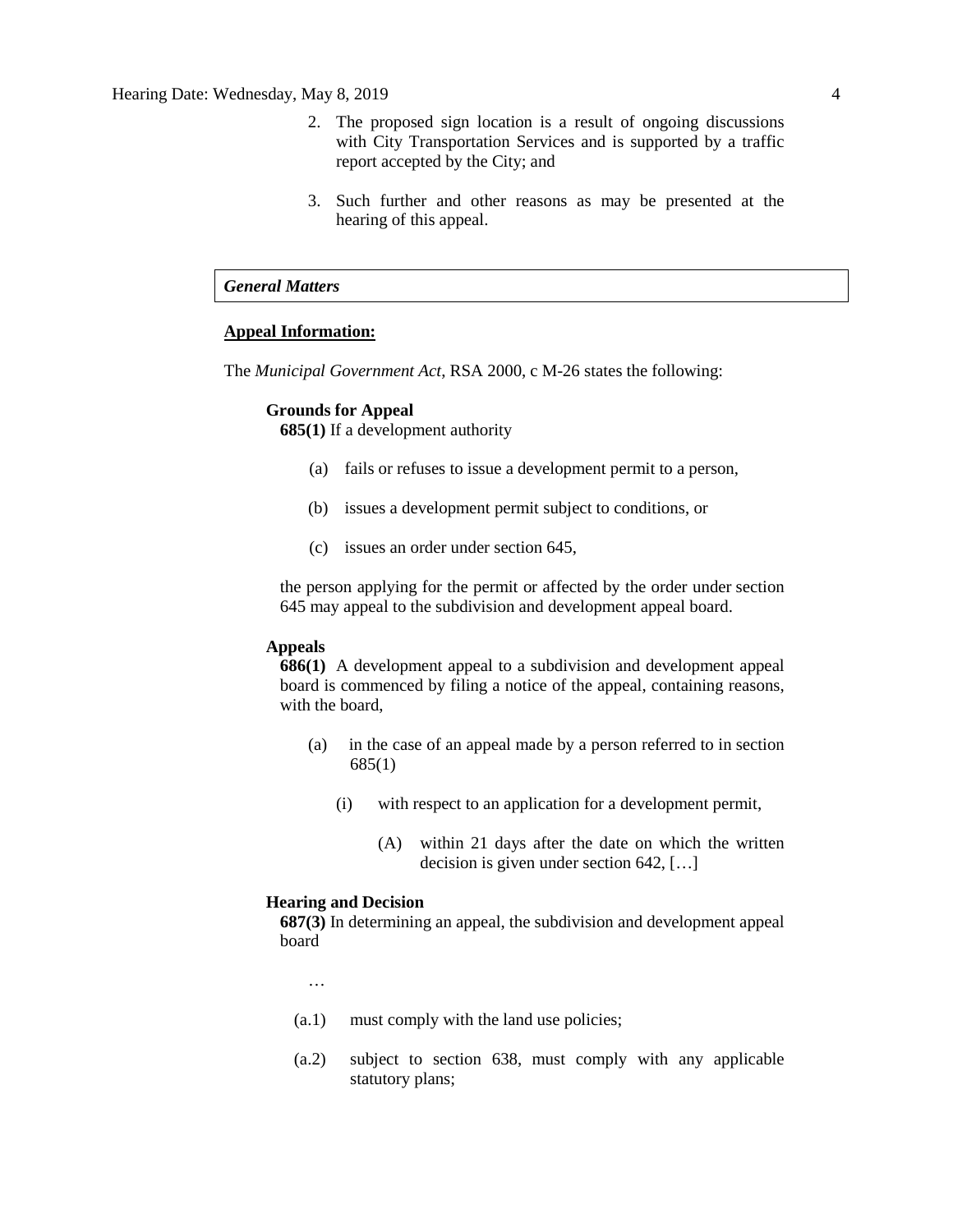- (a.3) subject to clauses (a.4) and (d), must comply with any land use bylaw in effect;
- (a.4) must comply with the applicable requirements of the regulations under the Gaming, Liquor and Cannabis Act respecting the location of premises described in a cannabis licence and distances between those premises and other premises;
	- …
	- (c) may confirm, revoke or vary the order, decision or development permit or any condition attached to any of them or make or substitute an order, decision or permit of its own;
	- (d) may make an order or decision or issue or confirm the issue of a development permit even though the proposed development does not comply with the land use bylaw if, in its opinion,
		- (i) the proposed development would not
			- (A) unduly interfere with the amenities of the neighbourhood, or
			- (B) materially interfere with or affect the use, enjoyment or value of neighbouring parcels of land,
		- and
		- (ii) the proposed development conforms with the use prescribed for that land or building in the land use bylaw.

#### **General Provisions from the** *Edmonton Zoning Bylaw:*

Under section 340.3(43), **Minor Digital On-premises Off-premises Signs** is a **Discretionary Use** in the **(CB2) General Business Zone**.

Under section 7.9(7), **Minor Digital On-premises Off-premises Signs** means:

a Freestanding or Fascia Sign that contains Digital Copy, is a Permanent Sign, displays On-premises Advertising and/or Off-premises Advertising, and does not include moving effects, message transition effects, video images, or animation.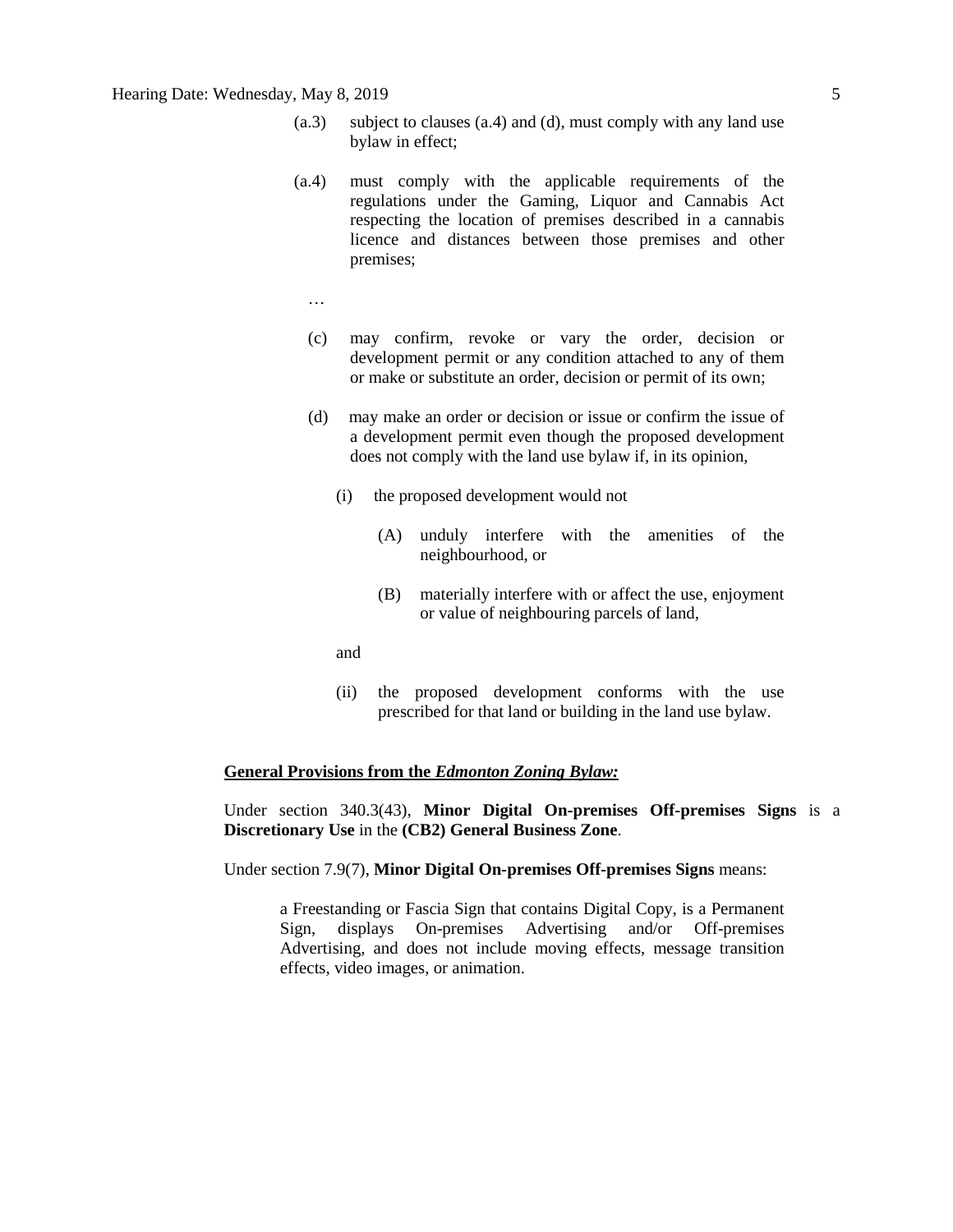Under section 6.2, **Freestanding Signs** means a Sign supported independently of a building.



Section 340.4(9) states "Signs shall comply with the regulations found in Schedule 59F."

Section 340.1 states that the **General Purpose** of the **(CB2) General Business Zone** is "to provide for businesses that require large Sites and a location with good visibility and accessibility along, or adjacent to, major public roadways."

Section 813.1 states that the **General Purpose** of the **Major Commercial Corridors Overlay** is "to ensure that development along Major Commercial Corridors is visually attractive and that due consideration is given to pedestrian and traffic safety."

*Schedule 59F – Sign Regulations*

Schedule 59F.3(6)(e) states the following with respect to Minor Digital On-premises Offpremises Signs and Minor Digital Off-premises Signs shall be subject to the following regulations:

proposed Sign locations shall be separated from Signs with Digital Copy greater than  $8.0 \text{ m}^2$  or Off-premises Signs as follows:

| Proposed Sign Area                   | Minimum<br>separation                 |
|--------------------------------------|---------------------------------------|
|                                      | distance from Signs with              |
|                                      | Digital Copy greater than 8.0         |
|                                      | $\frac{m^2}{2}$ or Off-premises Signs |
| Greater than $8.0 \text{ m}^2$ to    | $100 \text{ m}$                       |
| less than $20 \text{ m}^2$           |                                       |
| $20 \text{ m}^2$ to $40 \text{ m}^2$ | $200 \text{ m}$                       |
| Greater than 40 $m2$                 | 300 m                                 |

The separation shall be applied from the location of the larger Offpremises Sign or Sign with Digital Copy.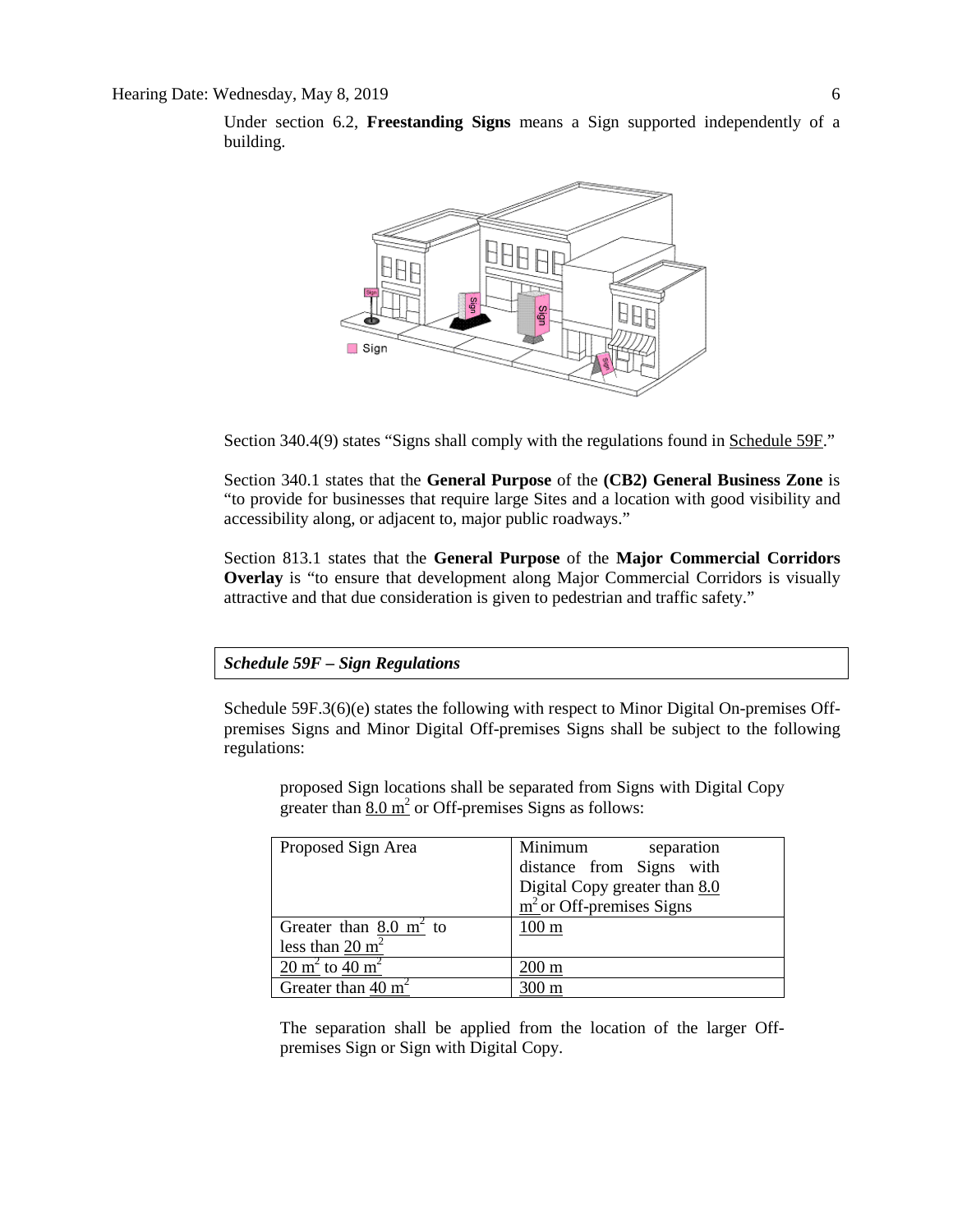#### **Development Officer's Determination**

**1. Proposed Sign locations shall be separated from Signs with Digital Copy greater than 8.0 m2 or Off-premises Signs 20 m2 to 40 m2 by 200 m (Reference Schedule 59F.3(6)(e)). Proposed Separation: 157 m Required Separation: 200 m Deficient by: 43 m**

**The Zoning Bylaw establishes the separation distances between Digital Signs and Off-premises Signs to prevent the proliferation of such Signs.** [unedited]

#### *Sign Regulations – General Provisions*

Section 59.2(21) states:

Any Sign Use that is a Freestanding Sign shall have a minimum 45.0 m radial separation distance from any other Sign Use that is a Freestanding Sign on the same Site. This separation distance does not apply to different Sign Uses that are co-located on the same Freestanding Sign structure.

#### **Development Officer's Determination**

**2. Any Sign Use that is a Freestanding Sign shall have a minimum 45.0 m radial separation distance from any other Sign Use that is a Freestanding Sign on the same Site (Reference Section 59.2(21). Proposed Separation: 7 m Required Separation: 45 m Deficient by: 38 m**

**In the opinion of the Development Officer, a variance to this separation distance will add visual clutter, and there is no unnecessary hardship for the Site.** [unedited]

#### Notice to Applicant/Appellant

Provincial legislation requires that the Subdivision and Development Appeal Board issue its official decision in writing within fifteen days of the conclusion of the hearing. \_\_\_\_\_\_\_\_\_\_\_\_\_\_\_\_\_\_\_\_\_\_\_\_\_\_\_\_\_\_\_\_\_\_\_\_\_\_\_\_\_\_\_\_\_\_\_\_\_\_\_\_\_\_\_\_\_\_\_\_\_\_\_\_\_\_\_\_\_\_\_\_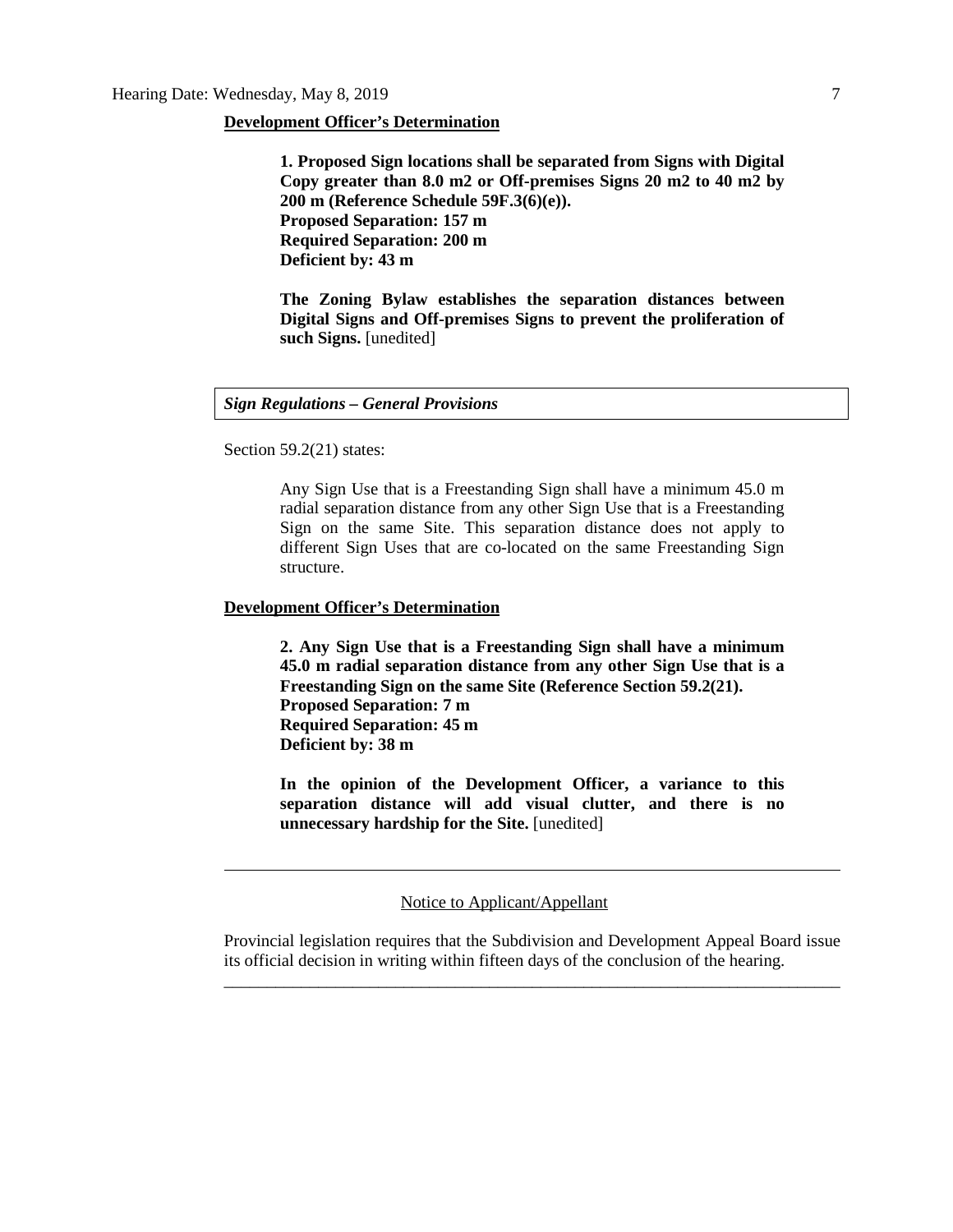$\overline{a}$ 

| <b>Imonton</b>                                                  |                                                                                                    | Project Number: 271782938-001<br><b>Application Date:</b><br>JAN 11, 2018<br>Printed:<br>April 16, 2019 at 11:37 AM |  |  |
|-----------------------------------------------------------------|----------------------------------------------------------------------------------------------------|---------------------------------------------------------------------------------------------------------------------|--|--|
|                                                                 | <b>Application for</b>                                                                             | Page:<br>$1$ of $2$                                                                                                 |  |  |
|                                                                 | <b>Sign Combo Permit</b>                                                                           |                                                                                                                     |  |  |
|                                                                 | This document is a Development Permit Decision for the development application described below.    |                                                                                                                     |  |  |
| <b>Applicant</b>                                                | 5019 - 137 AVENUE NW                                                                               | Property Address(es) and Legal Description(s)                                                                       |  |  |
|                                                                 | Plan 9424033 Blk 1                                                                                 |                                                                                                                     |  |  |
|                                                                 |                                                                                                    |                                                                                                                     |  |  |
|                                                                 |                                                                                                    |                                                                                                                     |  |  |
| <b>Scope of Application</b>                                     |                                                                                                    |                                                                                                                     |  |  |
|                                                                 | To install (1) Minor Digital On-premises Off-premises Freestanding Sign (PATTISON   PETRO-CANADA). |                                                                                                                     |  |  |
| <b>Permit Details</b>                                           |                                                                                                    |                                                                                                                     |  |  |
| ASA Sticker No./Name of Engineer:                               | Class of Permit:                                                                                   |                                                                                                                     |  |  |
| Construction Value: 100000                                      | <b>Expiry Date:</b>                                                                                |                                                                                                                     |  |  |
| Fascia Off-premises Sign: 0                                     | Freestanding Off-premises Sign: 0                                                                  |                                                                                                                     |  |  |
| Fascia On-premises Sign: 0                                      | Freestanding On-premises Sign: 0                                                                   |                                                                                                                     |  |  |
| Roof Off-premises Sign: 0                                       | Projecting Off-premises Sign: 0                                                                    |                                                                                                                     |  |  |
| Roof On-premises Sign: 0                                        | Projecting On-premises Sign: 0                                                                     |                                                                                                                     |  |  |
| Minor Digital On-premises Sign: 0                               |                                                                                                    | Replacement Panel on Existing Sign: 0                                                                               |  |  |
| Minor Digital Off-premises Sign: 0                              |                                                                                                    | Comprehensive Sign Design: 0                                                                                        |  |  |
| Minor Digital On/Off-premises Sign: 1                           | Major Digital Sign: 0                                                                              |                                                                                                                     |  |  |
| I/We certify that the above noted details are correct.          |                                                                                                    |                                                                                                                     |  |  |
| Applicant signature:                                            |                                                                                                    |                                                                                                                     |  |  |
| <b>Development Application Decision</b><br>Refused              |                                                                                                    |                                                                                                                     |  |  |
| Issue Date: Apr 11, 2019 Development Authority: MERCIER, KELSEY |                                                                                                    |                                                                                                                     |  |  |
|                                                                 |                                                                                                    |                                                                                                                     |  |  |
|                                                                 |                                                                                                    |                                                                                                                     |  |  |
|                                                                 |                                                                                                    |                                                                                                                     |  |  |
|                                                                 |                                                                                                    |                                                                                                                     |  |  |
|                                                                 |                                                                                                    |                                                                                                                     |  |  |
|                                                                 |                                                                                                    |                                                                                                                     |  |  |
|                                                                 |                                                                                                    |                                                                                                                     |  |  |
|                                                                 |                                                                                                    |                                                                                                                     |  |  |
|                                                                 |                                                                                                    |                                                                                                                     |  |  |
|                                                                 |                                                                                                    |                                                                                                                     |  |  |
|                                                                 |                                                                                                    |                                                                                                                     |  |  |
|                                                                 |                                                                                                    |                                                                                                                     |  |  |
|                                                                 |                                                                                                    |                                                                                                                     |  |  |
|                                                                 |                                                                                                    |                                                                                                                     |  |  |
|                                                                 | THIS IS NOT A PERMIT                                                                               |                                                                                                                     |  |  |
|                                                                 |                                                                                                    |                                                                                                                     |  |  |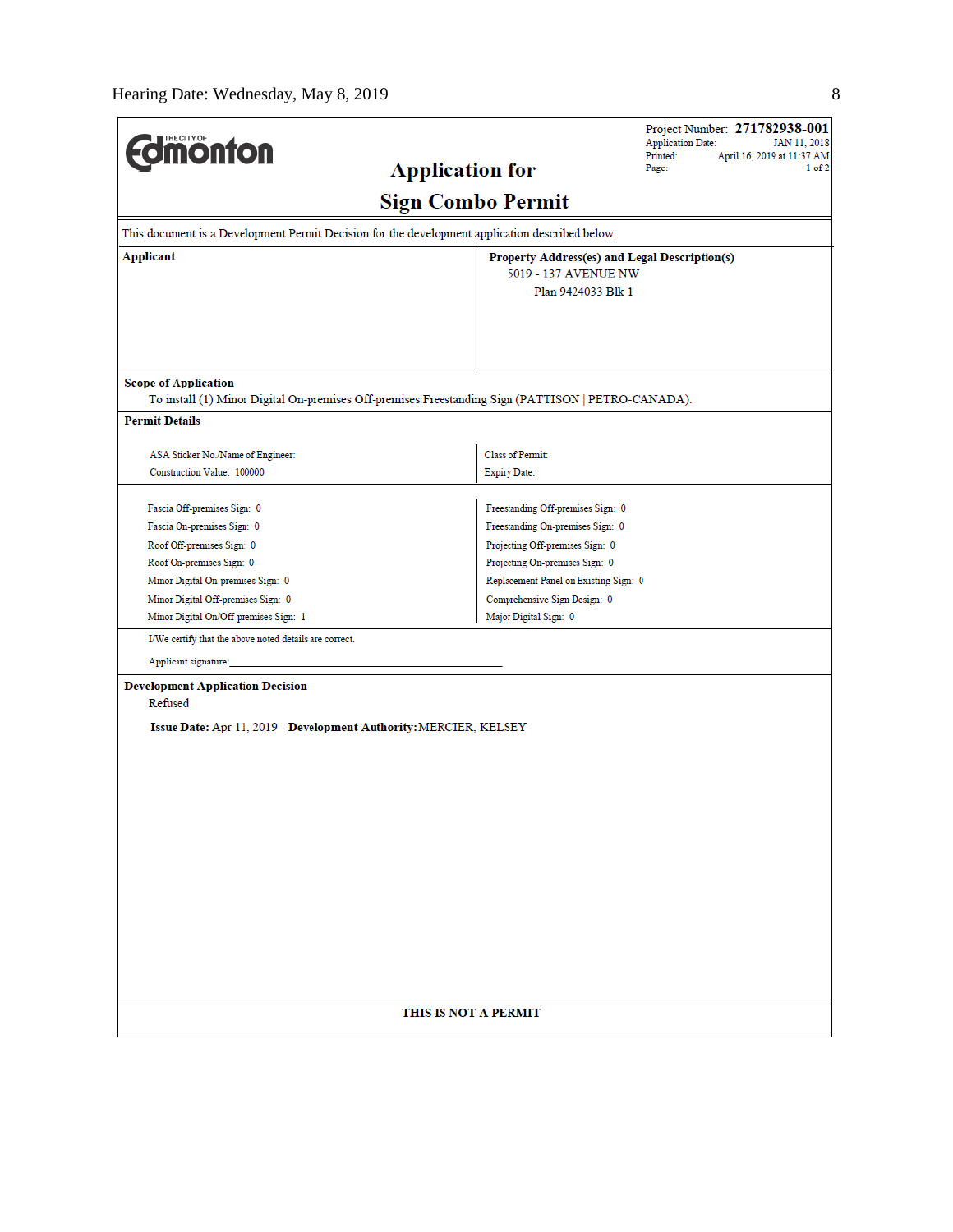$\overline{a}$ 

| <b><i><u><u>monton</u></u></i></b>                                                                                                                                                                                                                                                                                                                                                                                                                         |                   | <b>Application for</b>   |          | <b>Application Date:</b><br>Printed:<br>Page: | Project Number: 271782938-001<br>JAN 11, 2018<br>April 16, 2019 at 11:37 AM<br>$2$ of $2$ |
|------------------------------------------------------------------------------------------------------------------------------------------------------------------------------------------------------------------------------------------------------------------------------------------------------------------------------------------------------------------------------------------------------------------------------------------------------------|-------------------|--------------------------|----------|-----------------------------------------------|-------------------------------------------------------------------------------------------|
|                                                                                                                                                                                                                                                                                                                                                                                                                                                            |                   | <b>Sign Combo Permit</b> |          |                                               |                                                                                           |
| <b>Reason for Refusal</b>                                                                                                                                                                                                                                                                                                                                                                                                                                  |                   |                          |          |                                               |                                                                                           |
| 1. Proposed Sign locations shall be separated from Signs with Digital Copy greater than 8.0 m2 or Off-premises Signs 20 m2 to 40<br>m2 by 200 m (Reference Schedule 59F.3(6)(e)).<br>Proposed Separation: 157 m<br>Required Separation: 200 m<br>Deficient by: 43 m                                                                                                                                                                                        |                   |                          |          |                                               |                                                                                           |
| The Zoning Bylaw establishes the separation distances between Digital Signs and Off-premises Signs to prevent the proliferation of<br>such Signs.                                                                                                                                                                                                                                                                                                          |                   |                          |          |                                               |                                                                                           |
| 2. Any Sign Use that is a Freestanding Sign shall have a minimum 45.0 m radial separation distance from any other Sign Use that is<br>a Freestanding Sign on the same Site (Reference Section 59.2(21).<br>Proposed Separation: 7 m<br>Required Separation: 45 m<br>Deficient by: 38 m<br>In the opinion of the Development Officer, a variance to this separation distance will add visual clutter, and there is no unnecessary<br>hardship for the Site. |                   |                          |          |                                               |                                                                                           |
| <b>Rights of Appeal</b><br>The Applicant has the right of appeal within 21 days after the date on which the decision is made, as outlined in Section 683<br>through 689 of the Municipal Government Act.                                                                                                                                                                                                                                                   |                   |                          |          |                                               |                                                                                           |
| Fees                                                                                                                                                                                                                                                                                                                                                                                                                                                       |                   |                          |          |                                               |                                                                                           |
|                                                                                                                                                                                                                                                                                                                                                                                                                                                            | <b>Fee Amount</b> | <b>Amount Paid</b>       | Receipt# | Date Paid                                     |                                                                                           |
| Sign Building Permit Fee                                                                                                                                                                                                                                                                                                                                                                                                                                   | \$1,000.00        | \$1,000.00               | 04742957 | Jan 15, 2018                                  |                                                                                           |
| Sign Dev Appl Fee - Digital Signs                                                                                                                                                                                                                                                                                                                                                                                                                          | \$451.00          | \$451.00                 | 04742957 | Jan 15, 2018                                  |                                                                                           |
| Safety Codes Fee                                                                                                                                                                                                                                                                                                                                                                                                                                           | \$40.00           | \$40.00                  | 04742957 | Jan 15, 2018                                  |                                                                                           |
| <b>Total GST Amount:</b>                                                                                                                                                                                                                                                                                                                                                                                                                                   | \$0.00            |                          |          |                                               |                                                                                           |
| <b>Totals for Permit:</b>                                                                                                                                                                                                                                                                                                                                                                                                                                  | \$1,491.00        | \$1,491.00               |          |                                               |                                                                                           |
|                                                                                                                                                                                                                                                                                                                                                                                                                                                            |                   |                          |          |                                               |                                                                                           |
|                                                                                                                                                                                                                                                                                                                                                                                                                                                            |                   | THIS IS NOT A PERMIT     |          |                                               |                                                                                           |
|                                                                                                                                                                                                                                                                                                                                                                                                                                                            |                   |                          |          |                                               |                                                                                           |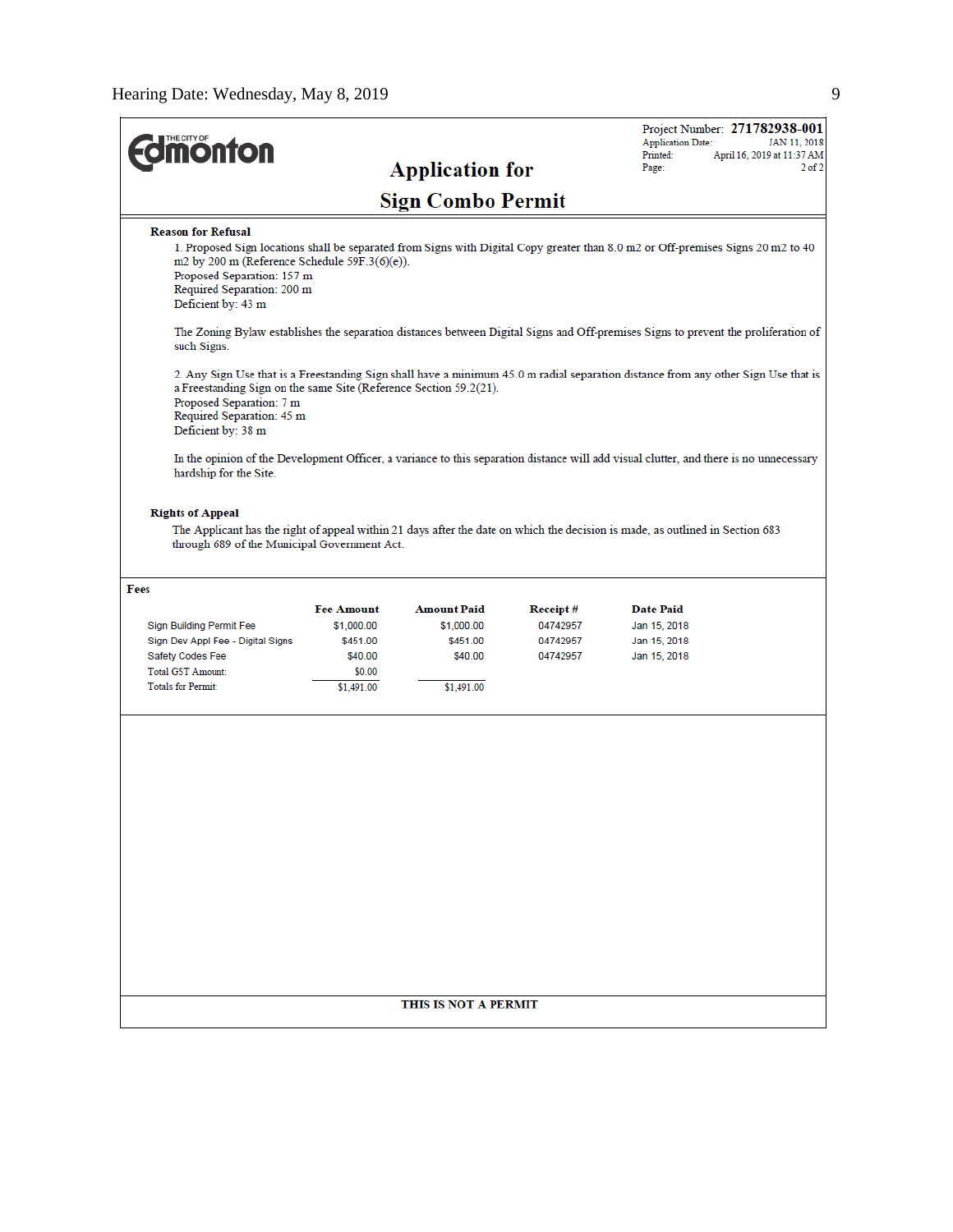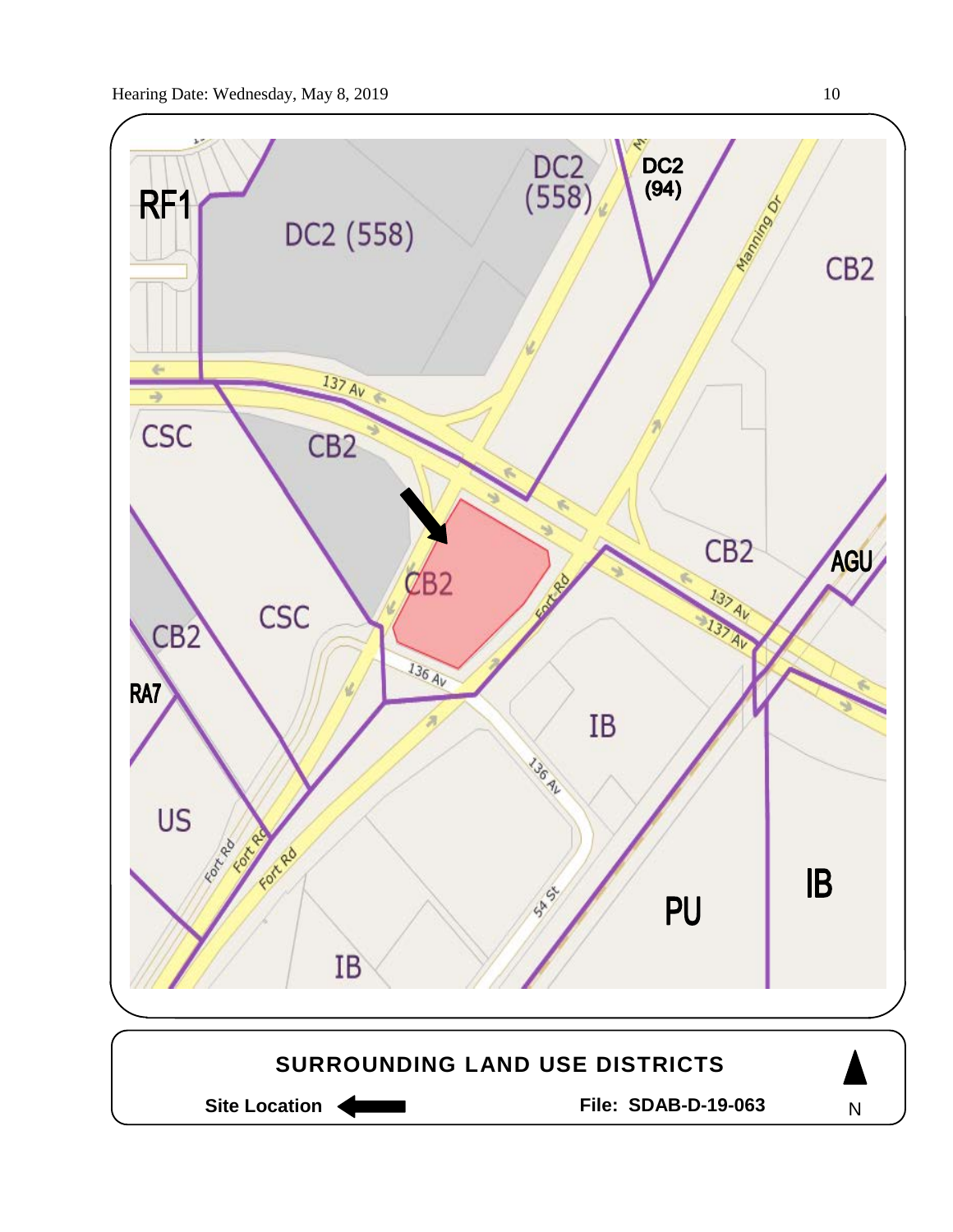#### ITEM II: 10:30 A.M. FILE: SDAB-D-19-064

#### AN APPEAL FROM THE DECISION OF THE DEVELOPMENT OFFICER BY A CONDOMINIUM CORPORATION

### APPELLANT:

APPLICATION NO.: 303090602-001

APPLICATION TO: Change the Use from General Retail Stores to a Personal Service Shop and to construct interior and exterior alterations (new door into suite 108)

DECISION OF THE DEVELOPMENT AUTHORITY: Approved with Conditions

DECISION DATE: March 19, 2019

DATE OF APPEAL: April 16, 2019

NOTIFICATION PERIOD: March 26, 2019 through April 16, 2019

RESPONDENT:

ADDRESS OF RESPONDENT: 10303 - 111 Street NW

MUNICIPAL DESCRIPTION OF SUBJECT PROPERTY: 108, 10303 - 111 Street NW

OVERLAY: N/A

LEGAL DESCRIPTION: Plan 0928401 Unit 626, Condo Common Area (Plan 0322787, 0326052, 0620422, 0928401), Plan 0928401 Unit 627

ZONE: DC2.472 Site Specific Development Control Provision

STATUTORY PLAN: Capital City Downtown Plan

# *Grounds for Appeal*

The Appellant provided the following reasons for appealing the decision of the Development Authority: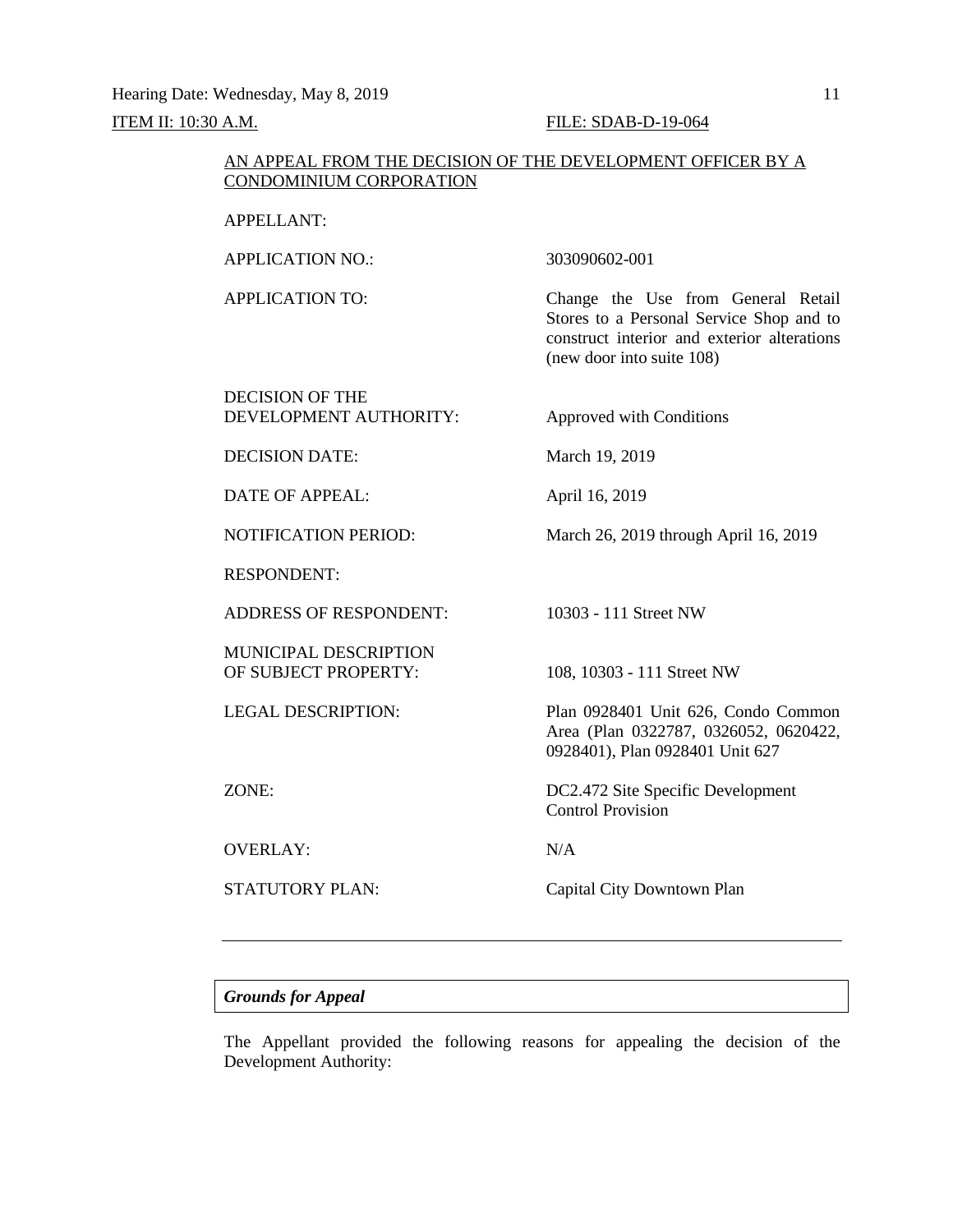### Hearing Date: Wednesday, May 8, 2019 12

This permit relates to a residential-only condominium complex. The complex consists of two high-rise and one low-rise building within close proximity to each other that were built beginning in 2003. There are 297 residential units and no commercial occupancies. The complex is within walking distance numerous restaurants and retail businesses – none of which are located on the condominium property.

Many owner/occupants of the residential units will be affected by the proposed development. It is a quiet community where owners purchased the property with the understanding no commercial use would be allowed as stated in the condominium bylaws.

The complex was built and designed as a residential-only community. The permit requests that there be major structural changes required in order to create access for the public. This is stated in the permit application. Further indicating this is not an appropriate use for the complex.

In addition, the following issues need to be considered:

Safety: the proposal includes adding an entrance to the building in an area with a narrow sidewalk which is in close proximity to a roadway. Increased pedestrian traffic will be a hazard to the persons and traffic in the area.

Health: the proposed business (beauty salon) will have odors, fragrances and chemicals in concentrations much higher than normally seen in a residential complex and may affect not only common areas but private residences. If changing ventilation systems are required for this business, this exacerbates the issue. These chemicals often have adverse effects on the health of persons and can be serious for those with underlying medical conditions such as chronic obstructive pulmonary disease (COPD) and asthmas.

Traffic: this complex was designed for a specific number of residents and vehicles. Additional traffic on the complex will be problematic and potentially dangerous.

Parking: Visitor parking for the complex is already at a premium. There are no extra parking stalls beyond what is required for residents' visitors. The increased activity in the area due to the expansion of MacEwan University and the Ice District requires increased patrols of our parking lot and towing of unauthorized vehicles.

Change in Occupancy: This permit suggests a beauty salon. There is little to prevent the owner/developer, once established and invested, to change to a different type of business (e.g. Massage Studio, XXX Video Store, Vape Shop, Tobacco Store, Liquor Store, Day Care, etc.). Some of which would be even less desirable than a hair salon.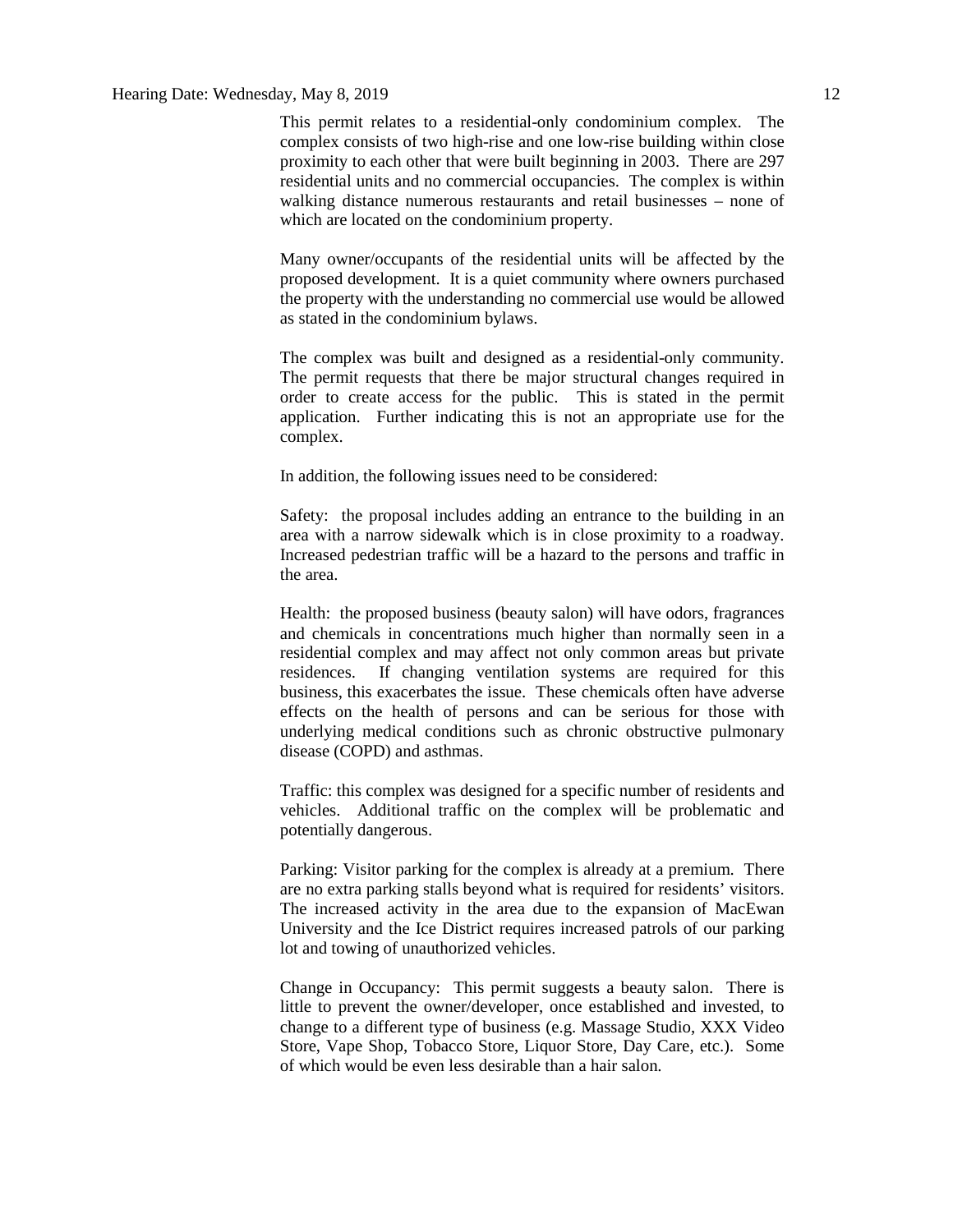Future Occupancies: Should this permit stand there is a risk of additional applications and costs to residents to appeal.

Conclusion:

There has been no consultation with the property owners by the developer. If there had been, the city would have realized the error made in granting the permit. Now the SDAB is the last stop measure to ensure the residents of this complex continue to enjoy their homes and community as they have for the past 15 years and to ensure their property values are not adversely affected by an inappropriate development.

On behalf of the Board of Directors and residents of Alta Vista North, South and Railtown on the Park. Condominium Plan No. 032 2787.

#### *General Matters*

#### **Appeal Information:**

The *Municipal Government Act*, RSA 2000, c M-26 states the following:

#### **Grounds for Appeal**

**685(1)** If a development authority

- (a) fails or refuses to issue a development permit to a person,
- (b) issues a development permit subject to conditions, or
- (c) issues an order under section 645,

the person applying for the permit or affected by the order under section 645 may appeal to the subdivision and development appeal board.

**(2)** In addition to an applicant under subsection (1), any person affected by an order, decision or development permit made or issued by a development authority may appeal to the subdivision and development appeal board.

#### **Appeals**

**686(1)** A development appeal to a subdivision and development appeal board is commenced by filing a notice of the appeal, containing reasons, with the board,

- (a) in the case of an appeal made by a person referred to in section 685(1)
	- (i) with respect to an application for a development permit,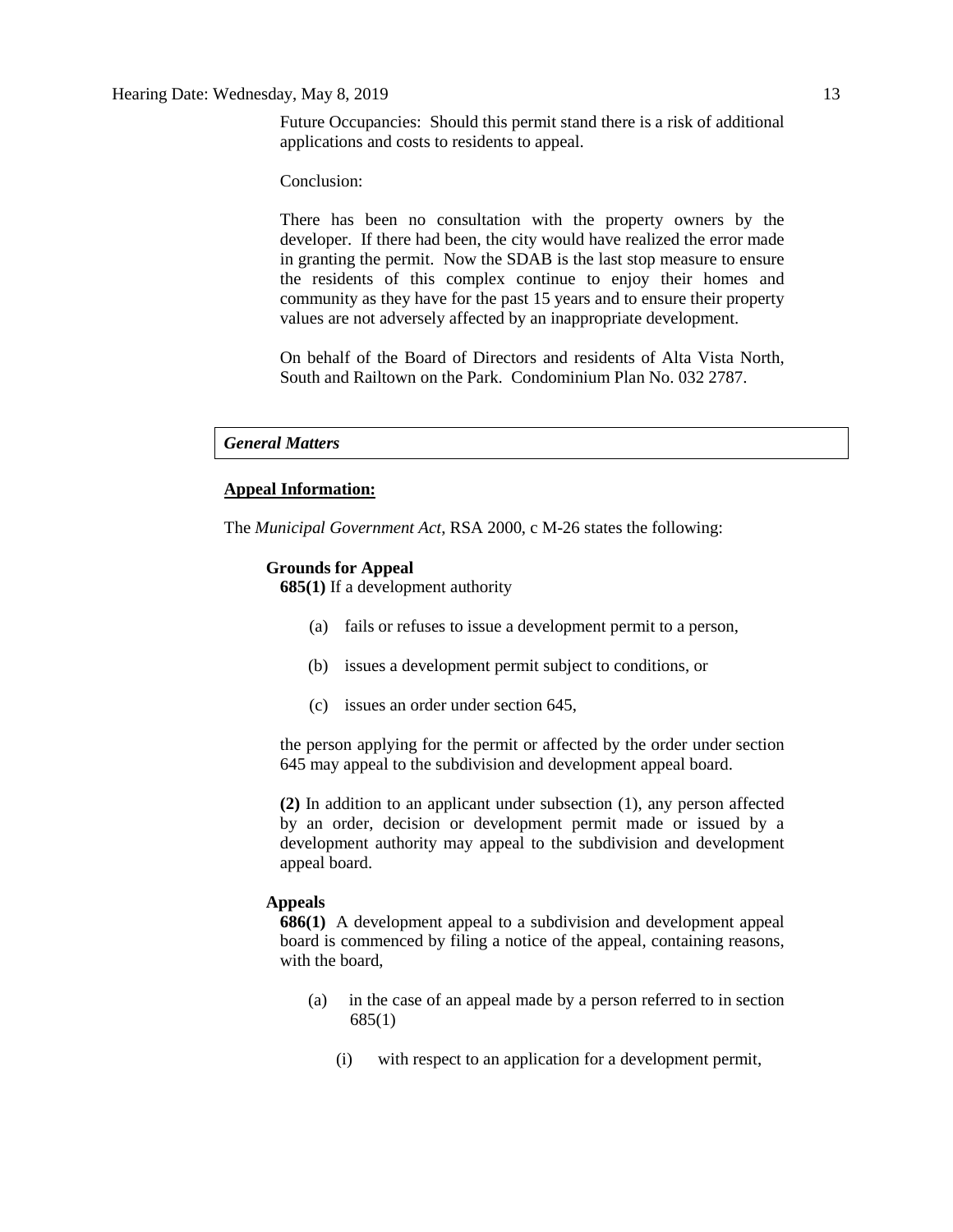- (A) within 21 days after the date on which the written decision is given under section 642, or
- (B) if no decision is made with respect to the application within the 40-day period, or within any extension of that period under section 684, within 21 days after the date the period or extension expires,

or

- (ii) with respect to an order under section 645, within 21 days after the date on which the order is made, or
- (b) in the case of an appeal made by a person referred to in section 685(2), within 21 days after the date on which the notice of the issuance of the permit was given in accordance with the land use bylaw.

**685(4)** Despite subsections (1), (2) and (3), if a decision with respect to a development permit application in respect of a direct control district

- (a) …
- (b) is made by a development authority, the appeal is limited to whether the development authority followed the directions of council, and if the subdivision and development appeal board finds that the development authority did not follow the directions it may, in accordance with the directions, substitute its decision for the development authority's decision.

Section 2 of the *Edmonton Zoning Bylaw* concerning Repeal, Enactment and Transition Procedures states the following:

- 2.4 Subject only to the provisions in the Municipal Government Act respecting legal non-conforming Uses and notwithstanding the effect it may have on rights, vested or otherwise, the provisions of this Bylaw govern from the Effective Date onward. In particular, no application for a Development Permit shall be evaluated under the procedural or substantive provisions of the previous Land Use Bylaw after the Effective Date, even if the application was received before the Effective Date.
- …
- 2.6 Any Direct Control Districts that were in effect immediately prior to the Effective date are hereby deemed to continue in full force and effect and are hereby incorporated into Part IV of this Bylaw.
- 2.7 Unless there is an explicit statement to the contrary in a Direct Control District or Provision, any reference in a Direct Control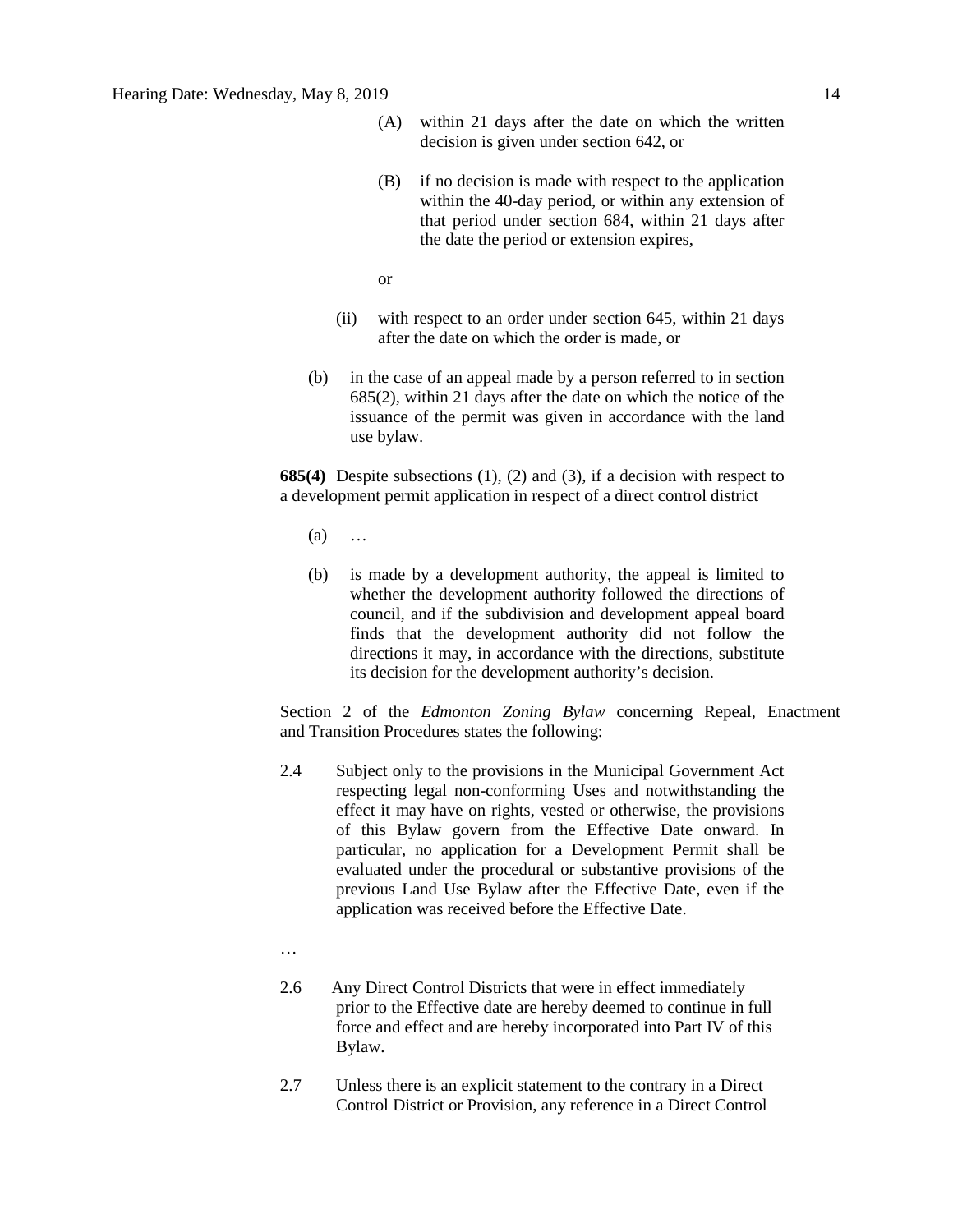District or Direct Control Provision to a land use bylaw shall be deemed to be a reference to the land use bylaw that was in effect at the time of the creation of the Direct Control District or Provision.

At the time of the creation of the subject Direct Control Site, the *City of Edmonton Land Use Bylaw 5996* was in effect. An Alberta Court of Appeal decision in *Parkdale-Cromdale Community League Association* v. *Edmonton (City),* 2007 ABCA 309 concluded that section 2.7 of the *Edmonton Zoning Bylaw* only applies if there is an express cross-reference in a Direct Control Bylaw passed before 2001 to a provision of the old *Land Use Bylaw*. In the absence of an express reference in the Direct Control Bylaw to the *Land Use Bylaw 5996*, it does not prevail over section 2.4 of the *Edmonton Zoning Bylaw.*

#### **General Provisions from the** *DC2.472 Site Specific Development Control Provision:*

Under DC2.472.4(c)(vi), **Professional, Financial and Office Support Services** is a listed Use in the **DC2.472 District.**

DC2.472.1 states that the **General Purpose** of the **DC2.472 District** is:

To create a mixed housing district which includes row housing, low/medium/high rise apartment and limited commercial uses onto the Civic Space Corridor and 111 Street. These residential developments will provide an additional residential population within the Downtown and with unique open space corridor create a vibrant downtown community.

### **General Provisions from the** *Edmonton Zoning Bylaw 12800* **("***Zoning Bylaw***") and the** *Edmonton Land Use Bylaw 5996* **("***Land Use Bylaw***"):**

Under section 7.4(44) of the *Zoning Bylaw* and section 10.3(31) of the *Land Use Bylaw*, **Professional, Financial and Office Support Services** means:

development primarily used for the provision of professional, management, administrative, consulting, and financial services, but does not include Health Services or Government Services. Typical Uses include: the offices of lawyers, accountants, engineers, and architects; offices for real estate and insurance firms; clerical, secretarial, employment, telephone answering, and similar office support services; and banks, credit unions, loan offices and similar financial Uses.

#### *Class B Discretionary Development*

Section 12.4(1) of the *Zoning Bylaw* states the following respect to *Class B Discretionary Development*: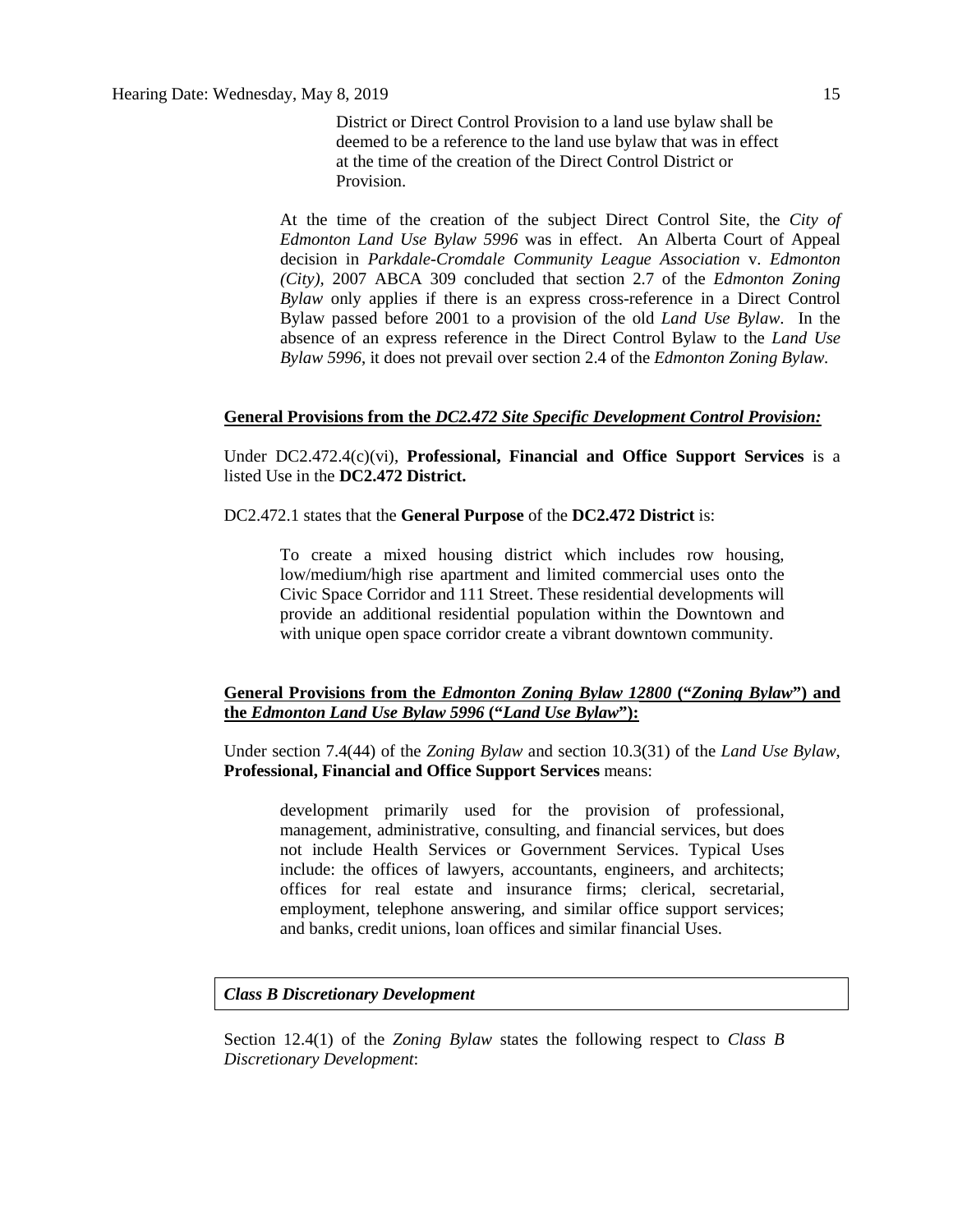This class includes all developments for which applications are required and are for a Discretionary Use or require a variance to any of the regulations of this Bylaw. This class of Development Permit also includes all applications on Sites designated Direct Control not noted in Section 12.3.

# **Development Officer's Determination**

**You are receiving this notice because a Discretionary Use Development Permit has been issued, pursuant to Section 12.4 and 20.3 of the Edmonton Zoning Bylaw.** [unedited].

*Previous Subdivision and Development Appeal Board Decisions*

| <b>Application Number</b> | <b>Description</b>                              | <b>Decision</b>                                         |
|---------------------------|-------------------------------------------------|---------------------------------------------------------|
| SDAB-D-07-236             | Construct an additional                         | September 28, 2007; that the                            |
|                           | storey (loft) to<br>an                          | appeal be DENIED and the                                |
|                           |                                                 | Apartment House (Alta   DEVELOPMENT REFUSED.            |
|                           | Vista South tower)                              |                                                         |
| SDAB-D-04-147             |                                                 | Construct two Apartment   July 9, 2004; that the appeal |
|                           | Houses $(2 \t{towers with a} \t{b} \t{b} \t{D}$ | and<br>the                                              |
|                           | total of 174 dwellings and   DEVELOPMENT        |                                                         |
|                           | accessory guest   GRANTED<br>two                | subject<br>to                                           |
|                           | sleeping suites; Altavista conditions.          |                                                         |
|                           | Twin Towers)                                    |                                                         |

### Notice to Applicant/Appellant

Provincial legislation requires that the Subdivision and Development Appeal Board issue its official decision in writing within fifteen days of the conclusion of the hearing.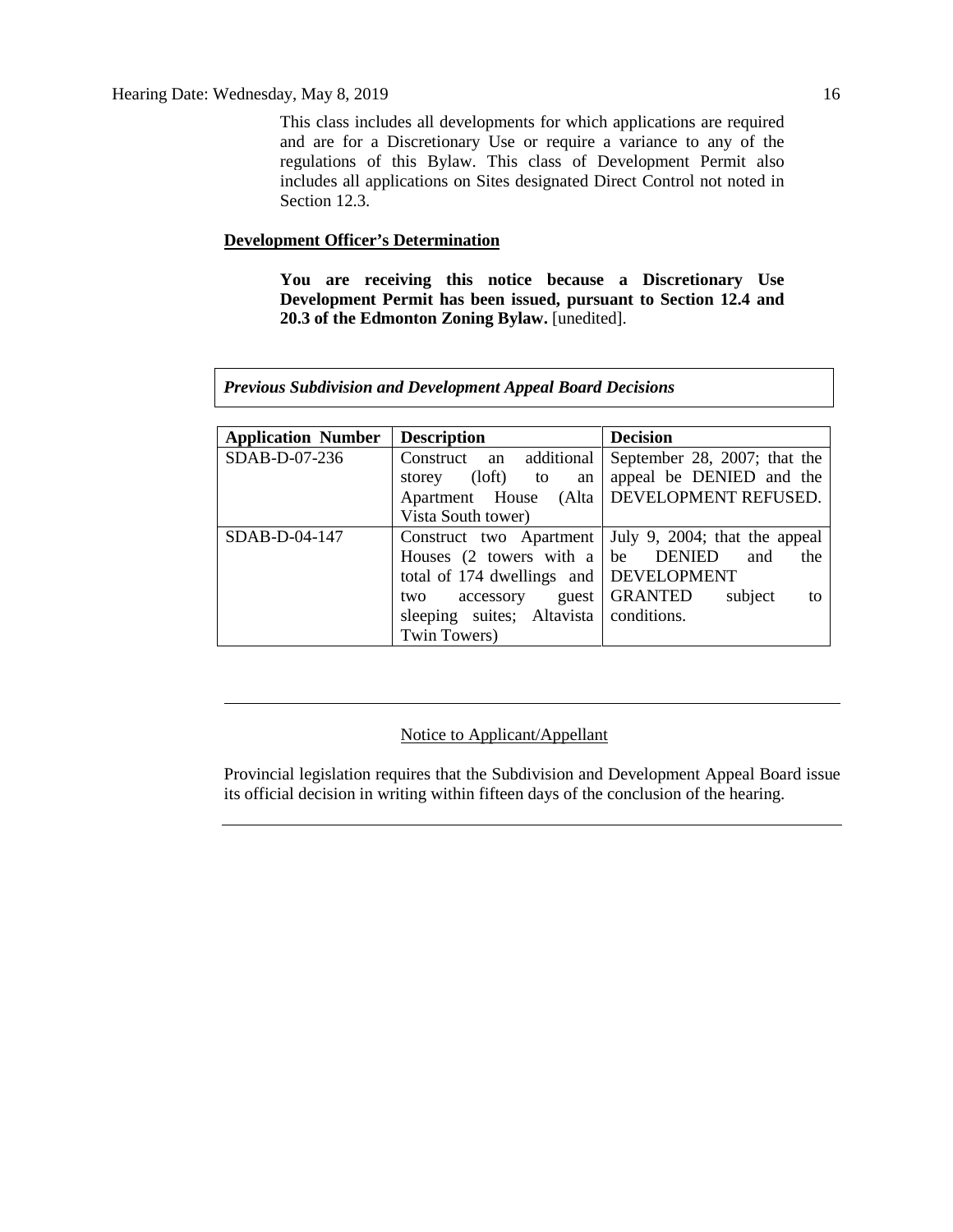| <b><i><u><u><b>MONTON</b></u></u></i></b>                                                     | Project Number: 303090602-001<br><b>Application Date:</b><br>JAN 21, 2019<br>Printed:<br>March 29, 2019 at 1:03 PM<br>Page:<br>$1$ of $3$   |
|-----------------------------------------------------------------------------------------------|---------------------------------------------------------------------------------------------------------------------------------------------|
|                                                                                               | <b>Major Development Permit</b>                                                                                                             |
| the limitations and conditions of this permit, of the Edmonton Zoning Bylaw 12800 as amended. | This document is a record of a Development Permit application, and a record of the decision for the undertaking described below, subject to |
| Applicant                                                                                     | Property Address(es) and Legal Description(s)                                                                                               |
|                                                                                               | 10303 - 111 STREET NW                                                                                                                       |
|                                                                                               | Condo Common Area (Plan<br>0322787,0326052,0620422,0928401)                                                                                 |
|                                                                                               | 10303 - 111 STREET NW                                                                                                                       |
|                                                                                               | Plan 0928401 Unit 627                                                                                                                       |
|                                                                                               | 108, 10303 - 111 STREET NW                                                                                                                  |
|                                                                                               | Plan 0928401 Unit 626                                                                                                                       |
|                                                                                               | <b>Specific Address(es)</b>                                                                                                                 |
|                                                                                               | Suite:<br>108, 10303 - 111 STREET NW                                                                                                        |
|                                                                                               | Entryway: 10303 - 111 STREET NW                                                                                                             |
|                                                                                               | Building: 10303 - 111 STREET NW                                                                                                             |
| into suite 108)<br><b>Permit Details</b>                                                      |                                                                                                                                             |
| Class of Permit: Class B                                                                      | <b>Contact Person:</b>                                                                                                                      |
| Gross Floor Area (sq.m.):                                                                     | Lot Grading Needed?: N                                                                                                                      |
| New Sewer Service Required: N                                                                 | NumberOfMainFloorDwellings: 0                                                                                                               |
| Site Area (sq. m.): 2868.29                                                                   | Stat. Plan Overlay/Annex Area: (none)                                                                                                       |
| I/We certify that the above noted details are correct.                                        |                                                                                                                                             |
| Applicant signature:                                                                          |                                                                                                                                             |
| <b>Development Permit Decision</b><br>Approved                                                |                                                                                                                                             |
| Issue Date: Mar 19, 2019 Development Authority: KENNEDY, CLARK                                |                                                                                                                                             |
|                                                                                               |                                                                                                                                             |
|                                                                                               |                                                                                                                                             |
|                                                                                               |                                                                                                                                             |
|                                                                                               |                                                                                                                                             |
|                                                                                               |                                                                                                                                             |
|                                                                                               |                                                                                                                                             |
|                                                                                               |                                                                                                                                             |
|                                                                                               |                                                                                                                                             |
|                                                                                               |                                                                                                                                             |
|                                                                                               |                                                                                                                                             |
|                                                                                               |                                                                                                                                             |
|                                                                                               |                                                                                                                                             |
|                                                                                               |                                                                                                                                             |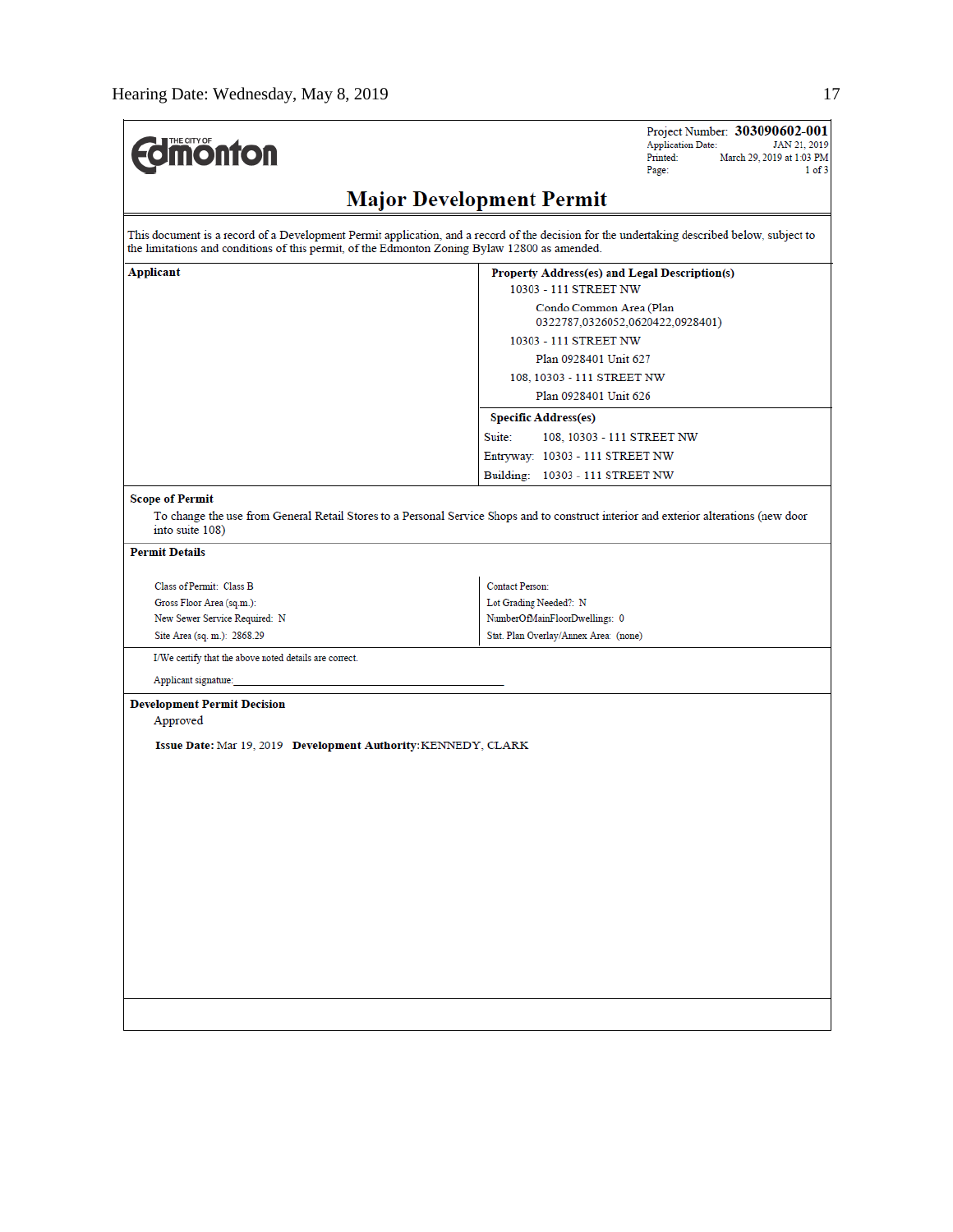| THE CITY OF<br><b>nonton</b>                                                                                                                                                                                                                                                                                                                                                                                                                                                                   | Project Number: 303090602-001<br><b>Application Date:</b><br>JAN 21, 2019<br>Printed:<br>March 29, 2019 at 1:03 PM<br>$2$ of $3$<br>Page: |  |  |  |  |  |
|------------------------------------------------------------------------------------------------------------------------------------------------------------------------------------------------------------------------------------------------------------------------------------------------------------------------------------------------------------------------------------------------------------------------------------------------------------------------------------------------|-------------------------------------------------------------------------------------------------------------------------------------------|--|--|--|--|--|
| <b>Major Development Permit</b>                                                                                                                                                                                                                                                                                                                                                                                                                                                                |                                                                                                                                           |  |  |  |  |  |
| <b>Subject to the Following Conditions</b><br>1. The design of the project shall establish a single architectural theme and the principal design elements, finishing materials,<br>colours and roof style shall be applied to each building, with minor variations, regardless of the staging sequence of the project.<br>(Reference Section DC2.472.5 $(j)(i)$ )                                                                                                                              |                                                                                                                                           |  |  |  |  |  |
| 2. Building facades shall include design elements, finishing materials and variations that will reduce any perceived mass and<br>linearity of large buildings and add architectural interest. (Reference Section DC2.472.5(j)(iii))                                                                                                                                                                                                                                                            |                                                                                                                                           |  |  |  |  |  |
| 3. Appropriate lighting of the buildings and the site project shall be undertake to provide a safe, lit environment and to add visual<br>interest. Lighting shall be directed away from the residential areas and from adjacent roadways. (Reference Section DC2.472.5(o))                                                                                                                                                                                                                     |                                                                                                                                           |  |  |  |  |  |
| 4. Any trash collection area or storage area, shall be located adjacent to the lane and shall be within the principle building.<br>(Reference Section 910.4(4)(a))                                                                                                                                                                                                                                                                                                                             |                                                                                                                                           |  |  |  |  |  |
| 5. Decorative and security lighting shall be designed and finished in a manner consistent with the architectural theme of the<br>development and will be provided to ensure a well-lit environment for pedestrians, and to accentuate architectural elements, roof<br>tops and public art. (Reference Section $910.4(7)(a)$ )                                                                                                                                                                  |                                                                                                                                           |  |  |  |  |  |
| 6. Exterior lighting associated with the development shall be designed such that it has no negative impact on an adjacent property.<br>(Reference Section 910.4(7)(b))                                                                                                                                                                                                                                                                                                                         |                                                                                                                                           |  |  |  |  |  |
| 7. Detailed exterior lighting plans may be required for major developments at the discretion of the Development Officer. (Reference<br>Section 910.4(7)(c))                                                                                                                                                                                                                                                                                                                                    |                                                                                                                                           |  |  |  |  |  |
| 8. All required parking and loading facilities shall only be used for the purpose of accommodating the vehicles of clients,<br>customers, employees, members, residents or visitors in connection with the building or Use for which the parking and loading<br>facilities are provided, and the parking and loading facilities shall not be used for driveways, access or egress, commercial repair<br>work, display, sale or storage of goods of any kind. (Reference Section $54.1(1)(c)$ ) |                                                                                                                                           |  |  |  |  |  |
| 9. Parking spaces for the disabled shall: be provided in accordance with the Alberta Building Code in effect at the time of the<br>Development Permit application, for which no discretion exists; be included, by the Development Officer, in the calculation of the<br>applicable minimum parking requirement; and be identified as parking spaces for the disabled through the use of appropriate<br>signage, in accordance with Provincial standards. (Reference Section $54.1(3)$ )       |                                                                                                                                           |  |  |  |  |  |
| 10. All access locations and curb crossings shall require the approval of Transportation Services. (Reference Section 53(1))                                                                                                                                                                                                                                                                                                                                                                   |                                                                                                                                           |  |  |  |  |  |
| <b>GENERAL NOTES:</b>                                                                                                                                                                                                                                                                                                                                                                                                                                                                          |                                                                                                                                           |  |  |  |  |  |
| 1. The Development Permit shall not be valid unless and until: any conditions of approval, except those of a continuing nature, have<br>been fulfilled; and the time for filing a notice of appeal to the Subdivision and Development Appeal Board as specified in<br>subsection 21(1) of this Bylaw and the Municipal Government Act has passed. (Reference Section 17.1(1))                                                                                                                  |                                                                                                                                           |  |  |  |  |  |
| 2. This Development Permit is not a Business Licence. A separate application must be made for a Business Licence.                                                                                                                                                                                                                                                                                                                                                                              |                                                                                                                                           |  |  |  |  |  |
| 3. Signs require separate Development Applications.                                                                                                                                                                                                                                                                                                                                                                                                                                            |                                                                                                                                           |  |  |  |  |  |
| 4. A Building Permit is required for any construction or change in use of a building. For a building permit, and prior to the Plans<br>Examination review, you require construction drawings and the payment of fees. Please contact the 311 Call Centre for further<br>information.                                                                                                                                                                                                           |                                                                                                                                           |  |  |  |  |  |
| 5. The City of Edmonton does not conduct independent environmental checks of land within the City. If you are concerned about<br>the suitability of this property for any purpose, you should conduct your own tests and reviews. The City of Edmonton, in issuing<br>this Development Permit, makes no representations and offers no warranties as to the suitability of the property for any purpose or<br>as to the presence or absence of any environmental contaminants on the property.  |                                                                                                                                           |  |  |  |  |  |
|                                                                                                                                                                                                                                                                                                                                                                                                                                                                                                |                                                                                                                                           |  |  |  |  |  |
|                                                                                                                                                                                                                                                                                                                                                                                                                                                                                                |                                                                                                                                           |  |  |  |  |  |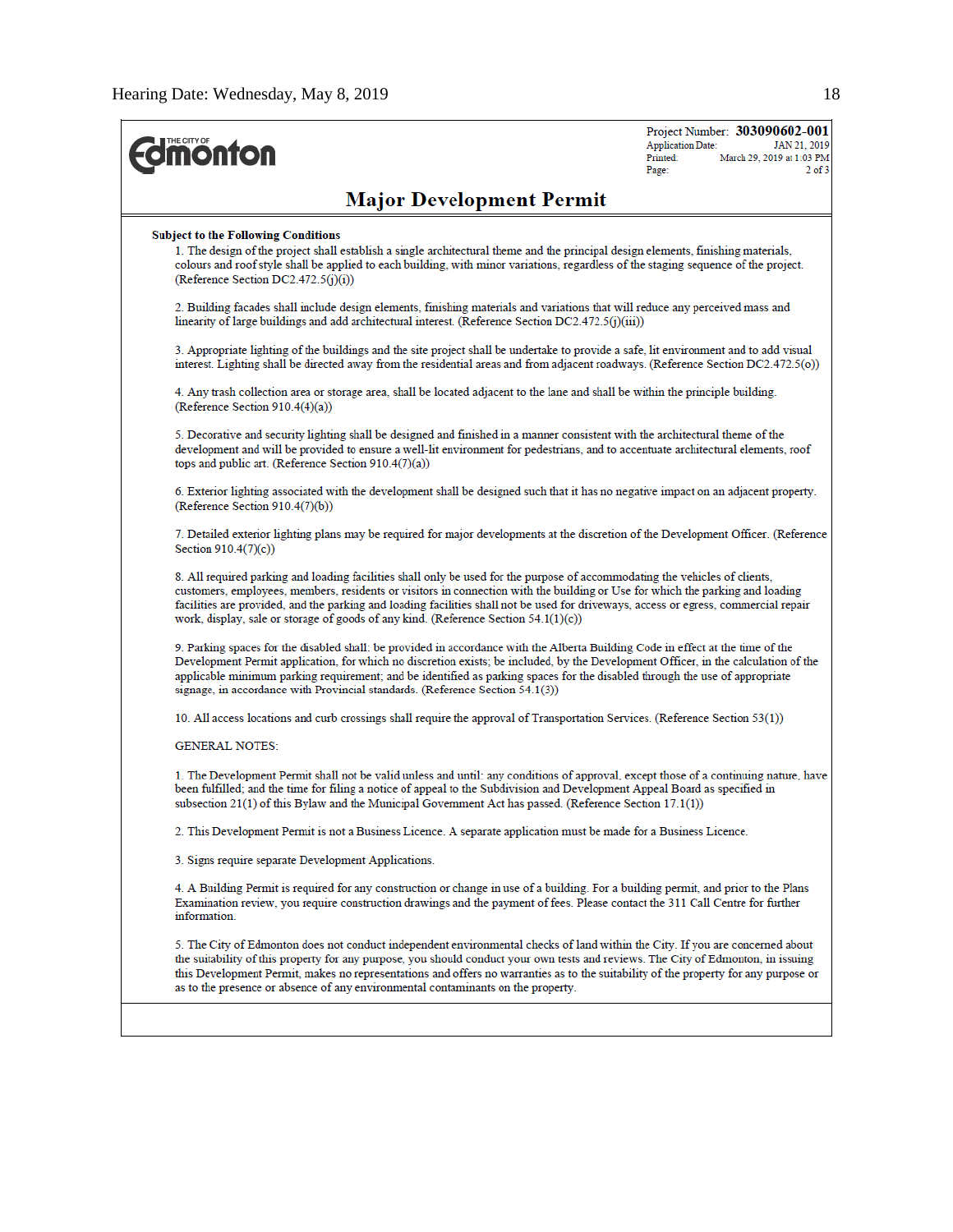| <b>monton</b>                                                                                                                                                                                                                                                                                                                                                                                                                                                                                                                                                                                              |                    |                           |          | Project Number: 303090602-001<br><b>Application Date:</b><br>JAN 21, 2019<br>Printed:<br>March 29, 2019 at 1:03 PM<br>Page:<br>$3$ of $3$ |  |
|------------------------------------------------------------------------------------------------------------------------------------------------------------------------------------------------------------------------------------------------------------------------------------------------------------------------------------------------------------------------------------------------------------------------------------------------------------------------------------------------------------------------------------------------------------------------------------------------------------|--------------------|---------------------------|----------|-------------------------------------------------------------------------------------------------------------------------------------------|--|
| <b>Major Development Permit</b>                                                                                                                                                                                                                                                                                                                                                                                                                                                                                                                                                                            |                    |                           |          |                                                                                                                                           |  |
| 6. An approved Development Permit means that the proposed development has been reviewed against the provisions of this Bylaw.<br>It does not remove obligations to conform with other legislation, bylaws or land title instruments including, but not limited to, the<br>Municipal Government Act, the Safety Codes Act or any caveats, restrictive covenants or easements that might be attached to the<br>Site.<br><b>Variances</b><br>You are receiving this notice because a Discretionary Use Development Permit has been issued, pursuant to Section 12.4 and 20.3<br>of the Edmonton Zoning Bylaw. |                    |                           |          |                                                                                                                                           |  |
| <b>Rights of Appeal</b><br>Amendment Act.                                                                                                                                                                                                                                                                                                                                                                                                                                                                                                                                                                  |                    |                           |          | This approval is subject to the right of appeal as outlined in Chapter 24, Section 683 through 689 of the Municipal Government            |  |
| Notice Period Begins: Mar 26, 2019                                                                                                                                                                                                                                                                                                                                                                                                                                                                                                                                                                         |                    | <b>Ends:</b> Apr 16, 2019 |          |                                                                                                                                           |  |
| Fees                                                                                                                                                                                                                                                                                                                                                                                                                                                                                                                                                                                                       |                    |                           |          |                                                                                                                                           |  |
|                                                                                                                                                                                                                                                                                                                                                                                                                                                                                                                                                                                                            | <b>Fee Amount</b>  | <b>Amount Paid</b>        | Receipt# | <b>Date Paid</b>                                                                                                                          |  |
| Major Dev. Application Fee<br>Total GST Amount:                                                                                                                                                                                                                                                                                                                                                                                                                                                                                                                                                            | \$368.00<br>\$0.00 | \$368.00                  | 05601762 | Jan 21, 2019                                                                                                                              |  |
| <b>Totals for Permit:</b>                                                                                                                                                                                                                                                                                                                                                                                                                                                                                                                                                                                  | \$368.00           | \$368.00                  |          |                                                                                                                                           |  |
|                                                                                                                                                                                                                                                                                                                                                                                                                                                                                                                                                                                                            |                    |                           |          |                                                                                                                                           |  |
|                                                                                                                                                                                                                                                                                                                                                                                                                                                                                                                                                                                                            |                    |                           |          |                                                                                                                                           |  |